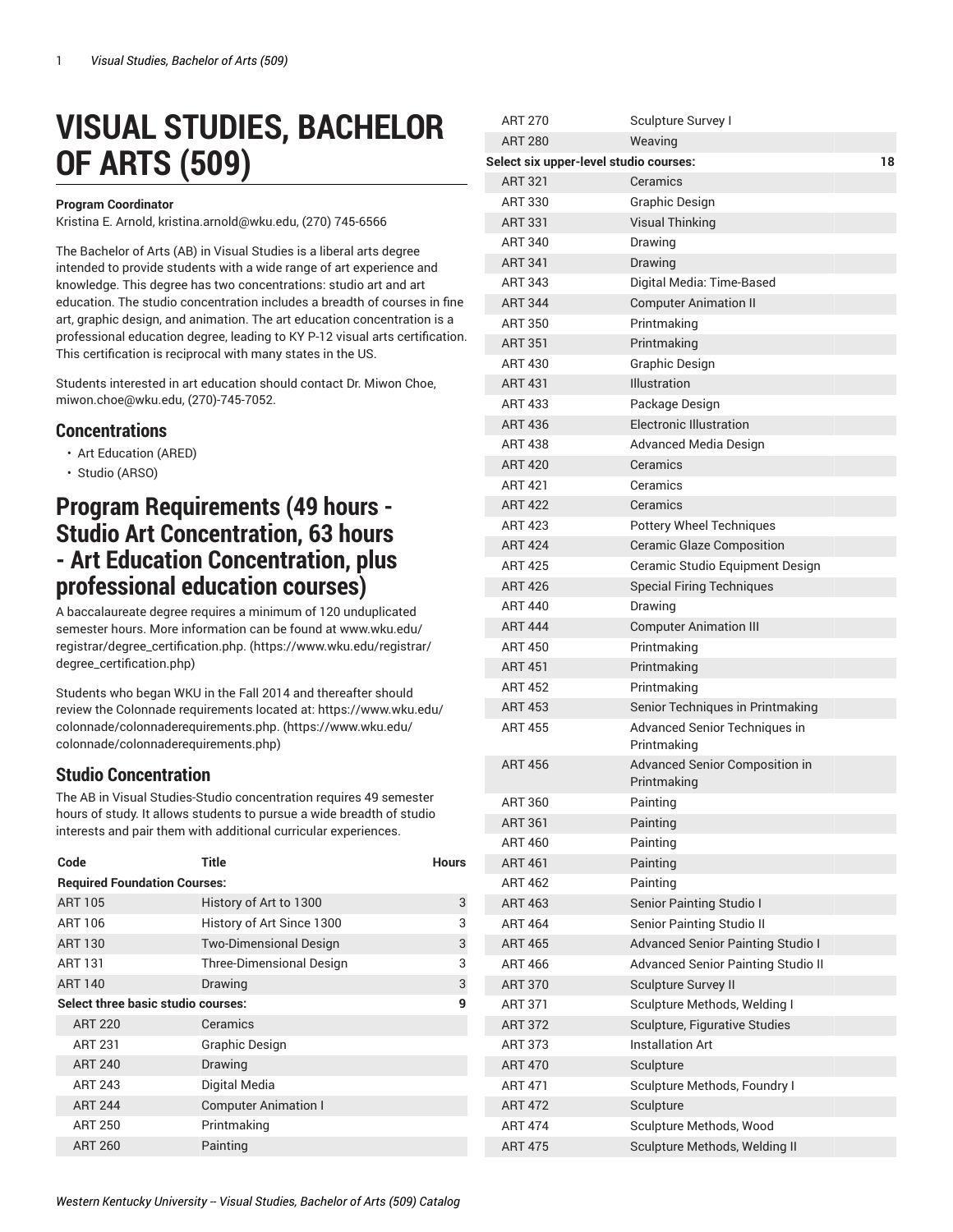| <b>ART 476</b>                     | Sculpture Methods, Foundry II                                |    |                | Choose four of basic studio courses:             | 12 |
|------------------------------------|--------------------------------------------------------------|----|----------------|--------------------------------------------------|----|
| <b>ART 380</b>                     | Weaving                                                      |    | <b>ART 220</b> | Ceramics                                         |    |
| <b>ART 381</b>                     | Weaving                                                      |    | <b>ART 231</b> | <b>Graphic Design</b>                            |    |
| <b>ART 480</b>                     | Weaving                                                      |    | <b>ART 240</b> | Drawing                                          |    |
| <b>ART 481</b>                     | Weaving                                                      |    | <b>ART 243</b> | Digital Media                                    |    |
| <b>ART 482</b>                     | Weaving                                                      |    | <b>ART 244</b> | <b>Computer Animation I</b>                      |    |
| <b>ART 483</b>                     | Senior Fiber Techniques                                      |    | <b>ART 250</b> | Printmaking                                      |    |
| <b>ART 484</b>                     | <b>Senior Fiber Composition</b>                              |    | <b>ART 260</b> | Painting                                         |    |
| <b>ART 485</b>                     | Advanced Senior Fiber Techniques                             |    | <b>ART 270</b> | Sculpture Survey I                               |    |
| <b>ART 486</b>                     | <b>Advanced Senior Fiber Composition</b>                     |    | <b>ART 280</b> | Weaving                                          |    |
| <b>ART 496</b>                     | Special Topics in Studio Art                                 |    |                | <b>Choose five Upper Level Studio Electives:</b> | 15 |
| <b>ART 490</b>                     | <b>Special Problems</b>                                      |    | <b>ART 340</b> | Drawing                                          |    |
| <b>ART 491</b>                     | <b>Special Studies</b>                                       |    | <b>ART 341</b> | Drawing                                          |    |
| <b>ART 399</b>                     | <b>Professional Work</b>                                     |    | <b>ART 344</b> | <b>Computer Animation II</b>                     |    |
| <b>ART 499</b>                     | Career Experience in Art                                     |    | <b>ART 440</b> | Drawing                                          |    |
|                                    | Select two upper-level art history courses:                  | 6  | <b>ART 444</b> | <b>Computer Animation III</b>                    |    |
| <b>ART 305</b>                     | Ancient Greek and Roman Art                                  |    | <b>ART 321</b> | Ceramics                                         |    |
| <b>ART 312</b>                     | Art of the United States to 1865                             |    | <b>ART 420</b> | Ceramics                                         |    |
| ART 313                            | Art of the United States Since 1865                          |    | <b>ART 421</b> | Ceramics                                         |    |
| <b>ART 314</b>                     | Southern Baroque Art                                         |    | <b>ART 422</b> | Ceramics                                         |    |
| <b>ART 315</b>                     | Northern Baroque Art                                         |    | <b>ART 423</b> | <b>Pottery Wheel Techniques</b>                  |    |
| ART 316                            | Medieval Art & Architecture                                  |    | <b>ART 424</b> | <b>Ceramic Glaze Composition</b>                 |    |
| <b>ART 317</b>                     | Art and Power                                                |    | <b>ART 425</b> | Ceramic Studio Equipment Design                  |    |
| <b>ART 318</b>                     | Art and Landscape                                            |    | <b>ART 426</b> | <b>Special Firing Techniques</b>                 |    |
| <b>ART 325</b>                     | Art of Asia, Africa, and the Americas                        |    | <b>ART 330</b> | Graphic Design                                   |    |
| <b>ART 334</b>                     | Survey of Graphic Design                                     |    | <b>ART 331</b> | <b>Visual Thinking</b>                           |    |
| <b>ART 390</b>                     | Contemporary Art                                             |    | <b>ART 343</b> | Digital Media: Time-Based                        |    |
| <b>ART 401</b>                     | Art of the Italian Renaissance                               |    | <b>ART 430</b> | <b>Graphic Design</b>                            |    |
| <b>ART 403</b>                     | Northern Renaissance Art                                     |    | <b>ART 431</b> | Illustration                                     |    |
| <b>ART 405</b>                     | Art Theory and Criticism                                     |    | <b>ART 433</b> | Package Design                                   |    |
| <b>ART 407</b>                     | <b>Islamic Art and Architecture</b>                          |    | <b>ART 436</b> | <b>Electronic Illustration</b>                   |    |
| <b>ART 408</b>                     | European Art, 1700-1848                                      |    | <b>ART 438</b> | <b>Advanced Media Design</b>                     |    |
| <b>ART 409</b>                     | European Art, 1848-1900                                      |    | <b>ART 350</b> | Printmaking                                      |    |
| <b>ART 410</b>                     | European Art, 1900-1945                                      |    | <b>ART 351</b> | Printmaking                                      |    |
| ART 445                            | American Architectural History                               |    | <b>ART 450</b> | Printmaking                                      |    |
| <b>ART 494</b>                     | Seminar in Art History                                       |    | <b>ART 451</b> | Printmaking                                      |    |
| <b>ART 434</b>                     | Capstone Seminar                                             | 1  | <b>ART 452</b> | Printmaking                                      |    |
| <b>Total Hours</b>                 |                                                              | 49 | <b>ART 453</b> | Senior Techniques in Printmaking                 |    |
|                                    |                                                              |    | <b>ART 454</b> | Senior Composition in Printmaking                |    |
| <b>Art Education Concentration</b> | The AB in Visual Studies, Art Education concentration equips |    | <b>ART 455</b> | Advanced Senior Techniques in<br>Printmaking     |    |

knowledgeable and creative art teachers to meet state and national standards on elementary and secondary levels. This degree, requiring a combined total of 88 semester hours in art and professional education courses, prepares students for P-12 certification and is a common requirement for entry into a Master of Arts in Education degree program.

| Code                                | <b>Title</b>                    | <b>Hours</b> |
|-------------------------------------|---------------------------------|--------------|
| <b>Required Foundation Courses:</b> |                                 |              |
| <b>ART 105</b>                      | History of Art to 1300          | 3            |
| ART 106                             | History of Art Since 1300       | 3            |
| <b>ART 130</b>                      | <b>Two-Dimensional Design</b>   | 3            |
| <b>ART 131</b>                      | <b>Three-Dimensional Design</b> | 3            |
| <b>ART 140</b>                      | Drawing                         | 3            |

ART 456 Advanced Senior Composition in Printmaking

ART 463 Senior Painting Studio I ART 464 Senior Painting Studio II

ART 465 Advanced Senior Painting Studio I ART 466 Advanced Senior Painting Studio II

ART 360 Painting ART 361 Painting ART 460 Painting ART 461 Painting ART 462 Painting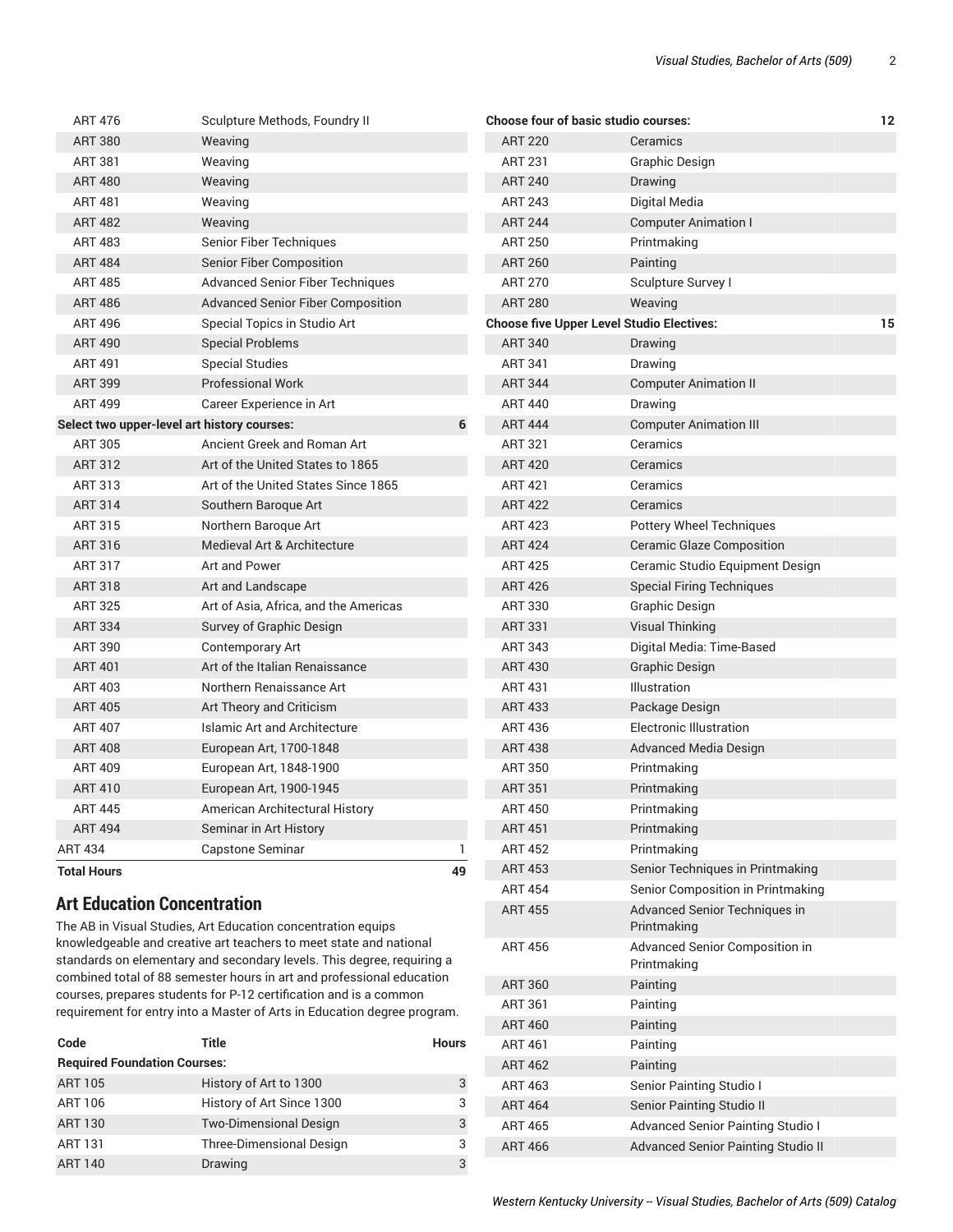| <b>ART 370</b>                                     | Sculpture Survey II                             |   | <b>ART 432</b>                                    |              | Portfolio                                                      |              | 3            |
|----------------------------------------------------|-------------------------------------------------|---|---------------------------------------------------|--------------|----------------------------------------------------------------|--------------|--------------|
| <b>ART 371</b>                                     | Sculpture Methods, Welding I                    |   | <b>ART 496</b>                                    |              | Special Topics in Studio Art                                   |              | $\sqrt{3}$   |
| <b>ART 372</b>                                     | Sculpture, Figurative Studies                   |   | <b>Total Hours</b>                                |              |                                                                |              | 63           |
| <b>ART 373</b>                                     | <b>Installation Art</b>                         |   |                                                   |              |                                                                |              |              |
| <b>ART 470</b>                                     | Sculpture                                       |   | <b>Professional Education Requirements</b>        |              |                                                                |              |              |
| <b>ART 471</b>                                     | Sculpture Methods, Foundry I                    |   | Code                                              |              | <b>Title</b>                                                   |              | <b>Hours</b> |
| <b>ART 472</b>                                     | Sculpture                                       |   |                                                   |              | An additional 25 semester hours in Professional Education      |              |              |
| <b>ART 474</b>                                     | Sculpture Methods, Wood                         |   |                                                   |              | courses are required for state certification purposes.         |              |              |
| <b>ART 475</b>                                     | Sculpture Methods, Welding II                   |   | <b>EDU 250</b>                                    |              | Discover Teaching: Introduction to<br><b>Teacher Education</b> |              | 3            |
| <b>ART 476</b>                                     | Sculpture Methods, Foundry II                   |   | <b>PSY 310</b>                                    |              | <b>Educational Psychology:</b>                                 |              | 3            |
| <b>ART 380</b>                                     | Weaving                                         |   |                                                   |              | Development and Learning                                       |              |              |
| <b>ART 381</b>                                     | Weaving                                         |   | <b>EDU 350</b>                                    |              | <b>Student Diversity and</b>                                   |              | 3            |
| <b>ART 480</b>                                     | Weaving                                         |   |                                                   |              | Differentiation                                                |              |              |
| <b>ART 481</b>                                     | Weaving                                         |   | <b>EDU 360</b>                                    |              | <b>Behavior and Classroom</b>                                  |              | 3            |
| <b>ART 482</b>                                     | Weaving                                         |   |                                                   |              | Management in Education                                        |              |              |
| <b>ART 483</b>                                     | Senior Fiber Techniques                         |   | <b>EDU 489</b>                                    |              | <b>Student Teaching Seminar</b>                                |              | $\mathbf{3}$ |
| <b>ART 484</b>                                     | <b>Senior Fiber Composition</b>                 |   | Choose two courses at 5 hours each:               |              |                                                                |              | 10           |
| <b>ART 485</b>                                     | <b>Advanced Senior Fiber Techniques</b>         |   | <b>ELED 490</b>                                   |              | <b>Student Teaching</b>                                        |              |              |
| <b>ART 486</b>                                     | <b>Advanced Senior Fiber Composition</b>        |   | <b>SEC 490</b>                                    |              | <b>Student Teaching</b>                                        |              |              |
| <b>ART 490</b>                                     | <b>Special Problems</b>                         |   | <b>MGE 490</b>                                    |              | <b>Student Teaching</b>                                        |              |              |
| <b>ART 491</b>                                     | <b>Special Studies</b>                          |   | <b>Total Hours</b>                                |              |                                                                |              | 25           |
| <b>ART 399</b>                                     | <b>Professional Work</b>                        |   |                                                   |              |                                                                |              |              |
| <b>ART 499</b>                                     | Career Experience in Art                        |   | Finish in Four Plan                               |              |                                                                |              |              |
| <b>Select 2 Upper Level Art History Electives:</b> |                                                 | 6 | <b>Art Education</b>                              |              |                                                                |              |              |
| <b>ART 305</b>                                     | Ancient Greek and Roman Art                     |   | <b>First Year</b>                                 |              |                                                                |              |              |
| <b>ART 312</b>                                     | Art of the United States to 1865                |   | Fall                                              | <b>Hours</b> | Spring                                                         | <b>Hours</b> |              |
| <b>ART 313</b>                                     | Art of the United States Since 1865             |   | <b>ART 105</b>                                    |              | 3 ART 106                                                      |              | 3            |
| <b>ART 314</b>                                     | Southern Baroque Art                            |   | <b>ART 130</b>                                    |              | 3 ART 131                                                      |              | $\sqrt{3}$   |
| <b>ART 315</b>                                     | Northern Baroque Art                            |   | <b>ART 140</b>                                    |              | 3 Basic Studio #1 (200                                         |              | 3            |
| <b>ART 316</b>                                     | Medieval Art & Architecture                     |   | <b>ENG 100</b>                                    |              | level)<br>3 MATH 109                                           |              | 3            |
| <b>ART 317</b>                                     | Art and Power                                   |   | HIST 101 or HIST 102                              |              | 3 COMM 145                                                     |              | 3            |
| <b>ART 318</b>                                     | Art and Landscape                               |   |                                                   |              | 15                                                             |              | 15           |
| <b>ART 325</b>                                     | Art of Asia, Africa, and the Americas           |   | <b>Second Year</b>                                |              |                                                                |              |              |
| <b>ART 334</b>                                     | Survey of Graphic Design                        |   | Fall                                              | <b>Hours</b> | Spring                                                         | <b>Hours</b> |              |
| <b>ART 390</b>                                     | <b>Contemporary Art</b>                         |   | Basic Studio #2 (200<br>level)                    |              | 3 Basic Studio #4 (200<br>level)                               |              | 3            |
| <b>ART 401</b>                                     | Art of the Italian Renaissance                  |   | Basic Studio #3 (200                              |              | 3 Colonnade - Local to                                         |              | 3            |
| <b>ART 403</b>                                     | Northern Renaissance Art                        |   | level)                                            |              | Global or Systems                                              |              |              |
| <b>ART 405</b>                                     | Art Theory and Criticism                        |   | <b>Upper Level Art History</b>                    |              | 3 Colonnade - Natural &                                        |              | 3            |
| <b>ART 407</b>                                     | <b>Islamic Art and Architecture</b>             |   | (ART 317 or ART 318<br>recommended)               |              | Physical Sciences w/<br>lab                                    |              |              |
| <b>ART 408</b>                                     | European Art, 1700-1848                         |   | <b>ENG 200</b>                                    |              | 3 EDU 250                                                      |              | 3            |
| <b>ART 409</b>                                     | European Art, 1848-1900                         |   | Colonnade - Social &                              |              | 3 PSY 310                                                      |              | 3            |
|                                                    |                                                 |   | <b>Behavioral Studies</b><br><b>ART 311</b>       |              | 3                                                              |              |              |
| <b>ART 410</b><br><b>ART 445</b>                   | European Art, 1900-1945                         |   |                                                   |              | 18                                                             |              | 15           |
|                                                    | American Architectural History                  |   | <b>Third Year</b>                                 |              |                                                                |              |              |
| <b>ART 494</b>                                     | Seminar in Art History                          |   | Fall                                              | Hours        | Spring                                                         | <b>Hours</b> |              |
| <b>PHIL 305</b>                                    | Aesthetics                                      |   | Upper Level Studio                                |              | 3 Upper Level Studio                                           |              | 3            |
| <b>Required Art Education Pedagogy Courses:</b>    |                                                 |   | Elective #1 (300-400<br>Level)                    |              | Elective #3 (300-400<br>Level)                                 |              |              |
| <b>ART 311</b>                                     | Foundations of Art Education and<br>Methods I   | 3 | <b>Upper Level Studio</b><br>Elective #2 (300-400 |              | 3 Upper Level Studio<br>Elective #4 (300-400                   |              | 3            |
| <b>ART 411</b>                                     | Foundations of Art Education and                | 3 | Level)                                            |              | Level)                                                         |              |              |
|                                                    | Methods II                                      |   | <b>ART 411</b>                                    |              | 3 SPED 330                                                     |              | 3            |
| <b>ART 413</b>                                     | Foundations of Art Education and<br>Methods III | 3 | <b>ART 413</b>                                    |              | 3 LTCY 421                                                     |              | 3            |
| <b>Required Capstone Courses:</b>                  |                                                 |   |                                                   |              |                                                                |              |              |